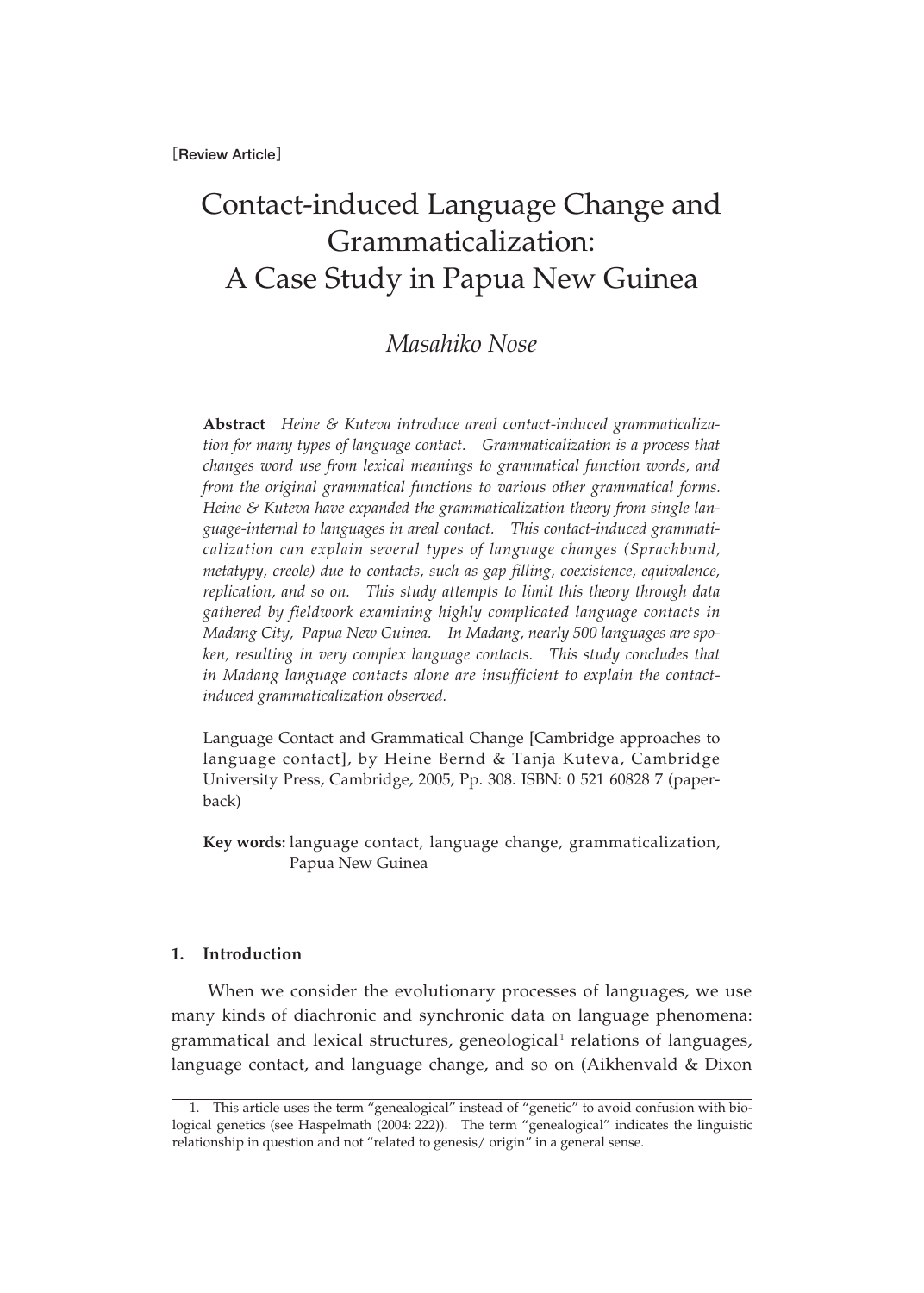(2001), Thomason & Kaufman (1988)). The book reviewed in this study (Heine & Kuteva 2005) focuses on language contact and contact-induced language change in relationship to grammaticalization. When we study language contact, its sociolinguistic or lexical factors resulting of language contact must be considered. Heine & Kuteva do not discuss such sociolinguistic or lexical factors in the book. Thomason & Kaufman (1988: 4) also consider only grammatical, not sociolinguistic, factors and proposed two factors in contact-induced change, borrowing and substratum interference (1988: 37-39).

The main purpose of the book being reviewed is to describe the grammatical factors of language contact, and thus to explain the transfer of grammatical meaning with a theory based on comparative-historical linguistics and grammaticalization. Grammaticalization is a process that changes word use from lexical meanings to grammatical function words, and from the original grammatical functions to different grammatical forms. The grammaticalization process has previously been applied only to languageinternal changes (Heine, Claudi & Hünnemeyer (1991)), but Heine and Kuteva apply it to areal language contact (see also Heine & Kuteva (2003: 529)).

Heine and Kuteva collect a number of case studies occurring in language contact situations around the world, and try to formalize several processes found in contact-induced language changes through grammatical replication and contact-induced grammaticalization. Heine & Kuteva claim that grammaticalization (especially contact-induced grammaticalization) plays an important role in explaining grammatical replications of language contacts among genealogically different languages, and pidgin-creole languages. In this study, I will explain the contact-induced grammaticalization theory through the language changes in the linguistic area in Madang City, Papua New Guinea.

#### **2. Contact-induced grammaticalization**

When we observe a language contact, or a contact-induced language change, we need at least two languages―a model language **M** and a replica language **R**―and two concepts or structures, a grammatical structure of the model language **Mx** and of the replica language **Rx**. Previous studies have observed language contact within a linguistic area (mainly, "Sprachbund"), but few attempted to explain the grammatical changes by means of the language contact<sup>2</sup>.

<sup>2.</sup> Moravcsik's classical paper (Moravcsik 1978) on language contact notes that language contact and borrowing from one language to another are a necessary part of linguistic research.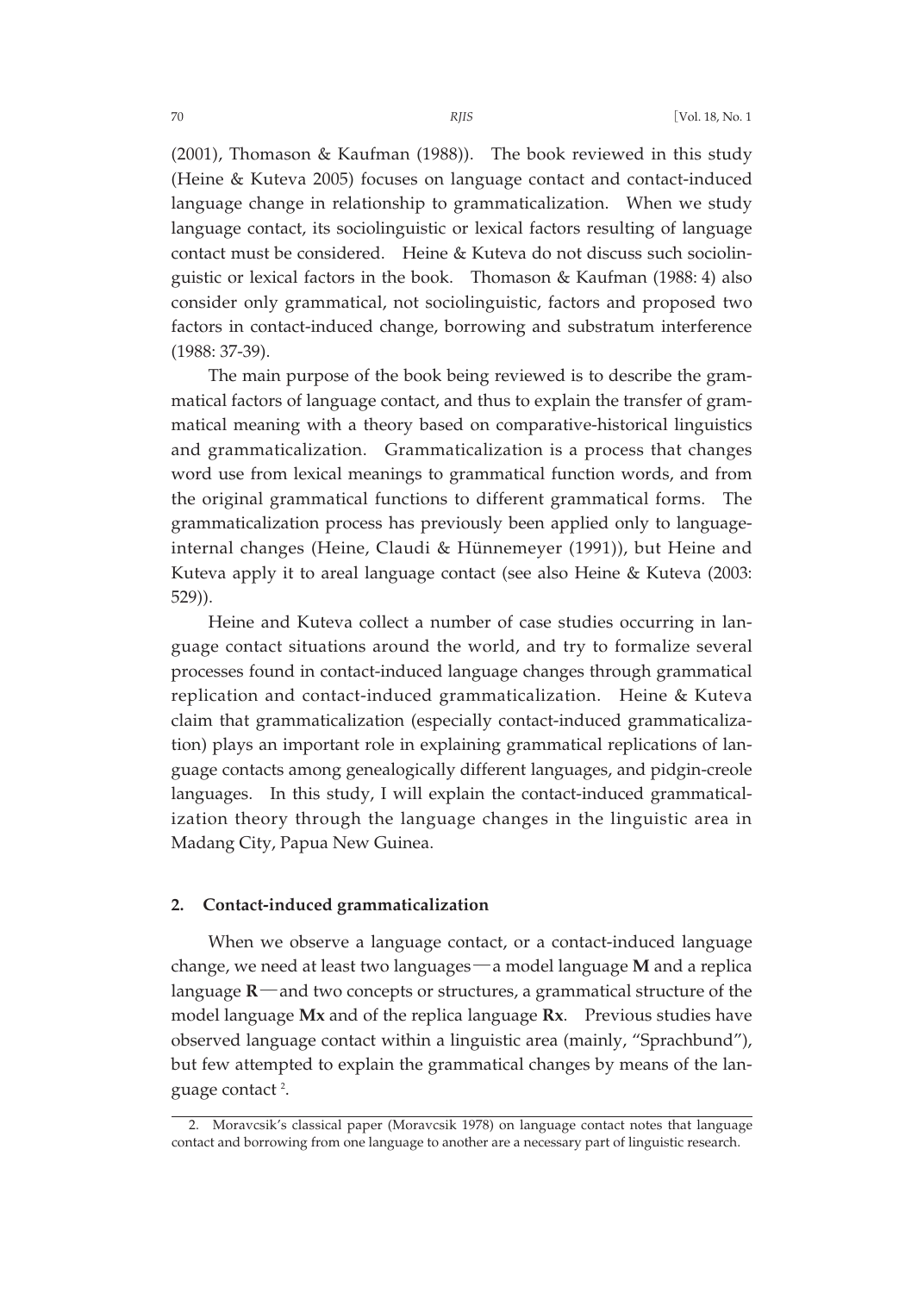Heine & Kuteva use a grammaticalization theory for the contact between **M** and **R**. Earlier grammaticalization theory explains only syntactic or morphological changes inside one language (cf. Heine, Claudi & Hünnemeyer (1991)). In considering the areal contact-based changes, Heine & Kuteva suggest two kinds of contact-induced grammaticalizations, ordinary grammaticalization and replica grammaticalization.

First, Heine and Kuteva propose the ordinary contact-induced grammaticalization, as in (1).

(1) Ordinary contact-induced grammaticalization (p. 81)

- a. Speakers notice that in language **M** there is a grammatical category **Mx**.
- b. They create an equivalent category **Rx** in language **R** on the basis of the use patterns available in **R**.
- c. To this end, they draw on universal strategies of grammaticalization, using construction **Ry** in order to develop **Rx**.
- d. They grammaticalize **Ry** to **Rx**.

An example of contact-induced grammaticalization is adpositions in Pipil (an Aztecan languages of El Salvador), due to Spanish influence (p. 84- 85). Under the influence of Spanish (M), Pipil (R) has drawn on the relational nouns (Ry) to develop a set of Spanish-type prepositions (Rx). This common process is also observed in the definite/indefinite article in Hungarian, as in (2).

- (2) Definite/indefinite article in Hungarian:
	- a. indefinite: egy könyv (a book)
	- b. definite: a könyv (the book)

Finno-Ugric languages, excluding Hungarian, do not have a definite/indefinite article. Hungarian had a contact with German (Indo-European), and may have grammaticalized the definite/indefinite article as a result of that contact. The definite/indefinite article in Hungarian in (2) cannot be explained by internal language change or simple grammaticalization.

Heine & Kuteva also suggest replica grammaticalization, which differs from ordinary contact-induced grammaticalization in its grammaticalization process. Replica grammaticalization replicates a grammaticalization process in the model language,  $[My > Mx]$ :  $[Ry > Rx]$ . (p. 92, Heine & Kuteva (2003: 533, 539)). Heine & Kuteva give one example from Tok Pisin and Tigak (p. 96-97), as shown in (3). Tok Pisin grammaticalizes from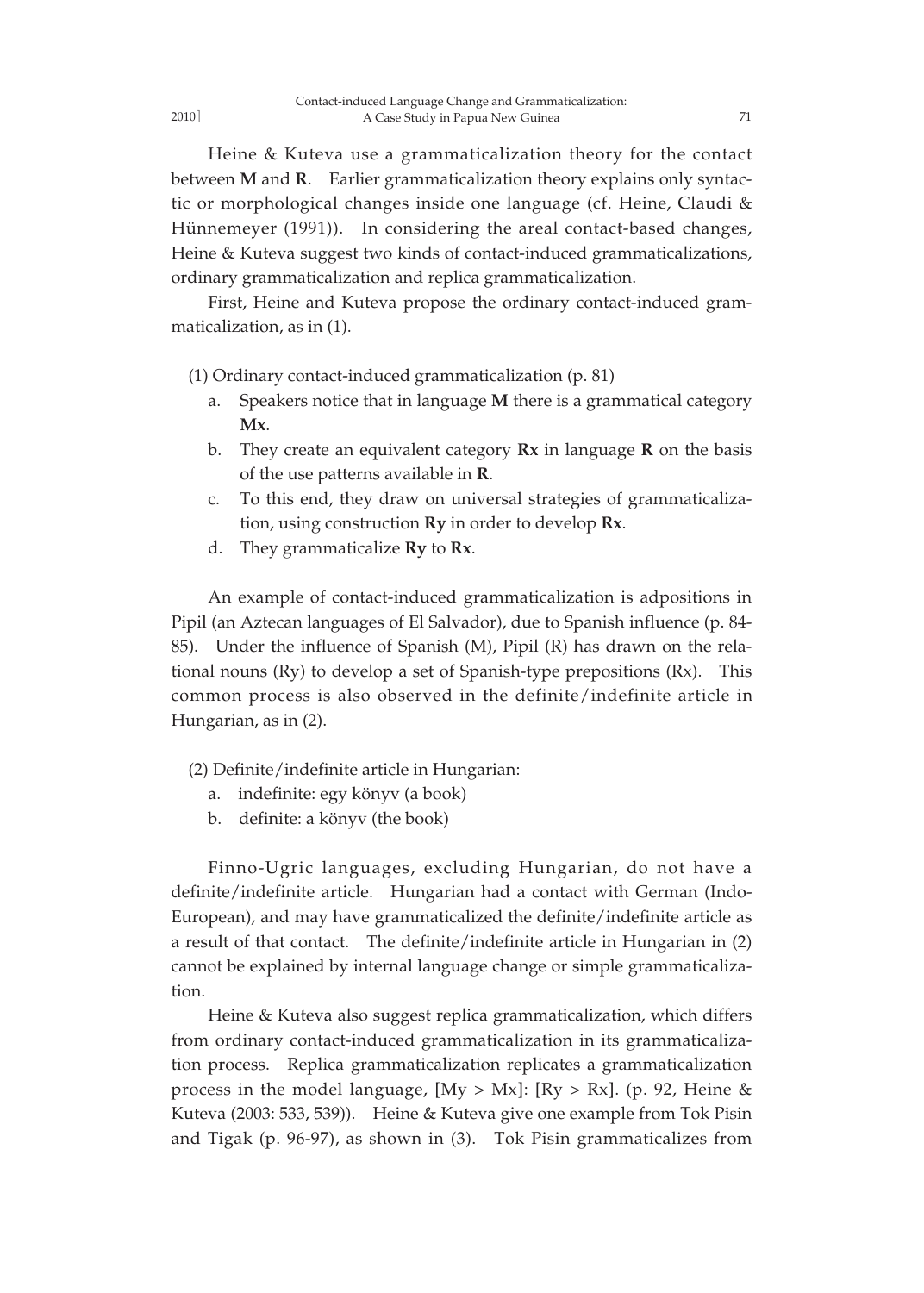clause final adverb to clause initial subordinator, and afterward, Tigak (Austronesian) replicates the grammticalization process of Tok Pisin.

(3) Replica grammaticalization in Tok Pisin and Tigak Tok Pisin (English-based creole): tasol clause final adverb > clause initial subordinator Tigak (Austronesian): kisang clause final adverb > clause initial subordinator

Furthermore, Heine & Kuteva apply their theory to explain not only two-language contact, but also contact of more languages, such as sprachbund and macro-area contact, which involve more languages. Heine & Kuteva provide several case studies for each contact area―the Balkans, Balto-Finnic, Papua New Guinea, and others (chapter 5).

### **3. Discussion**

Heine & Kuteva claim that grammaticalization theory can explain contact-induced language changes. This study will consider one case study based on my fieldwork in Papua New Guinea, and discuss whether contactinduced grammaticalization can explain the language changes there.

I performed my fieldwork especially in Madang, Papua New Guinea. There are many languages spoken in Madang Province, and several kinds of language contacts can be observed. One person (Nebot Arey, p.c.) in Madang estimates that there are potentially speakers of more than 500 languages, and this fact indicates is the existence of a single, complicated linguistic area, more complicated than the Balkans and South East Asia. I observed several language changes and contacts in my fieldwork, and explored several causal factors in the Madang area. The differences between the Balkans and Madang are too great to be explained using only the grammaticalization theory. This study found that when we try to explain certain language changes induced by language contacts, we must consider the influence of coexistence and other external factors. In addition, especially in the Madang area, the effects of the Creole language (Tok Pisin) also will be considered.

#### **3.1 Five hundred languages spoken in Madang, Papua New Guinea**

In this section, we discuss the complicated contact situation in Madang, and this study demonstrates that contact-induced grammaticalization is not sufficient to explain creole-based contact, and so we must identify another cause for the changes in Tok Pisin and other languages in Papua New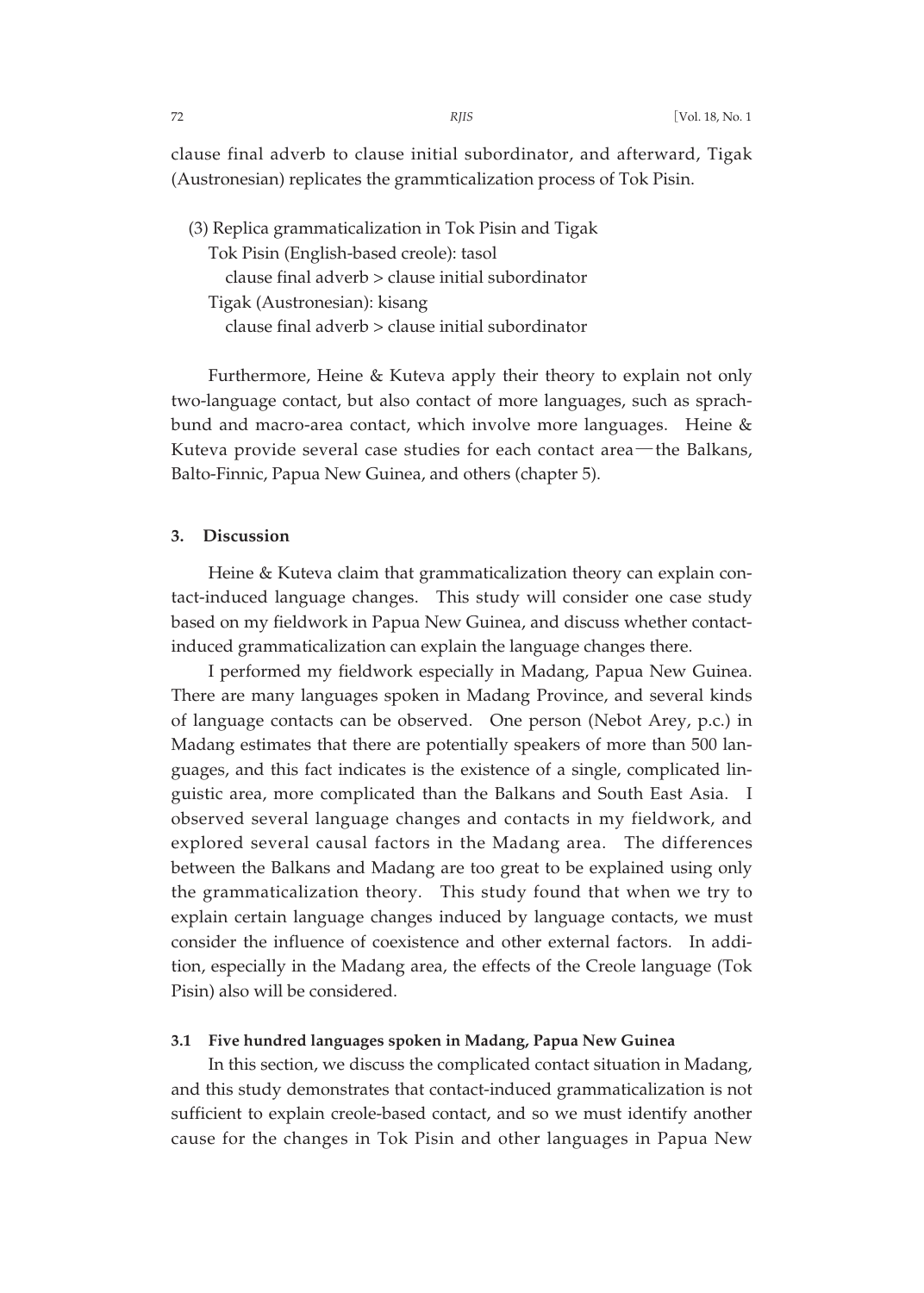

**Figure 1. The languages in Madang Province, Papua New Guinea** (http://www.ethnologue.com/show\_map.asp?name=PG&seq=90)

Guinea. The contact-induced grammaticalization can explain the contacts among two or three language, and classical examples of Sprachbund like the Balkan and Baltic areas. However, it cannot explain the contactinduced changes among many languages in situations similar to that in Madang.

In Papua New Guinea, there are more than 800 languages spoken, and more than 1000 languages are spoken throughout New Guinea island (including the Irian Jaya area, Indonesia). In Madang Province alone, there are around 260 languages, consisting of Trans-New Guinean and Austronesian language groups, as shown in Figure 1. English and Tok Pisin, of course, are spoken widely in Papua New Guinea. In Province, Takia (328) and Waskia (327) are spoken on Karkar Island, shown in Figure 1. Heine and Kuteva (2005: 158-159) also point out that there is metatypy between Takia and Waskia (see also Ross 2001).

Madang, population around 30,000, is the capital of Madang province. The languages spoken in Madang number more than 500, with a variety of language contacts occurring daily for many years. The languages spoken in Madang are classified into the following four groups.

(4) Four language groups in Madang (Nose 2008)

- a. Three major languages near Madang: Amele (Trans-New Guinean), Bilbil (Austronesian) and Nobonob (Trans-New Guinean): 3 languages
- b. Other Papuan and Austronesian languages: Takia, Waskia, lan-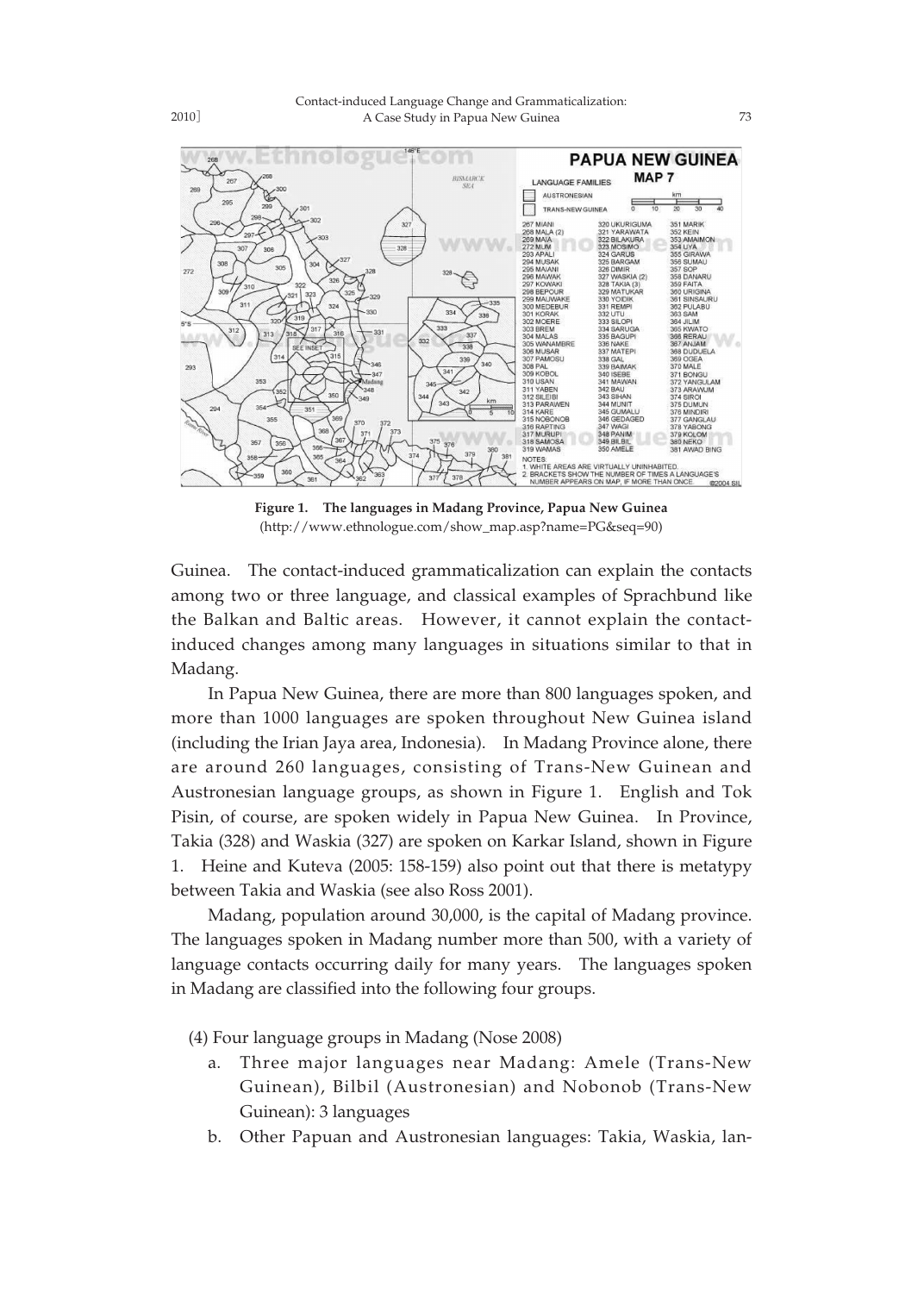guages in Sepik and Highlands: more than 500 languages

- c. Other foreign languages: Chinese, Thai, Indonesian, Japanese, German, French, etc.: around 30 languages
- d. Every day communication: Tok Pisin and English: 2 languages

In (4), the first group of major languages near Madang contains Amele, Bilbil, and Nobonob. The peoples speaking these languages live in neighboring areas of Madang. Although some people speaking Amele, Bilbil, and Nobonob live in Madang, others only come to the city for work every day or, at least, frequently. Second, there are many kinds of New Guineans living in Madang. They are mainly from Madang Province, the Sepik area and the Highlands (Usan, Yimas, Kobon, and so on). Some people live there permanently, or have been there for a long time, while others are rather short-term residents. There are many native languages, but there might be only one person who speaks a given language. Third, there are also many foreign people in Madang―tourists, academic researchers, volunteers, and workers from Australia, Japan, China, France, the Philippines, Thailand, Malaysia, and so on. They speak their own languages, which should also be counted. Finally, Tok Pisin and English are spoken by a variety of people in order to communicate with each other <sup>3</sup> .

To summarize, I estimate that more than 500 languages are spoken in Madang in (4), and therefore a high number of language contacts may occur among such a great variety of languages. The kind of multi-linguistic area represented by Madang is entirely different from the Sprachbund areas in the Balkan and Baltic regions of Europe. Remarkably, although there is such a great variety of language contacts in Madang, apparently there exist few contact-induced language changes.

#### **3.1.1 Cases of contact-induced grammaticalization**

The cases in this section illustrate two points. The first is that some language contacts can be explained by contact-induced grammaticalization. The second is that other language contacts cannot be explained by contactinduced grammaticalization.

First, I will illustrate the changes in the Madang area that can be explained by contact-induced grammaticalization with the examples of the contacts between English and Tok Pisin, and between Tok Pisin and Amele. The when-clause in Tok Pisin is considered to be borrowed from English, as in (5) and (6).

<sup>3.</sup> For example, I observed when one man from the Amele area went to Krangket Island near Madang, he spoke Tok Pisin with the Krangket people who speak Bilbil.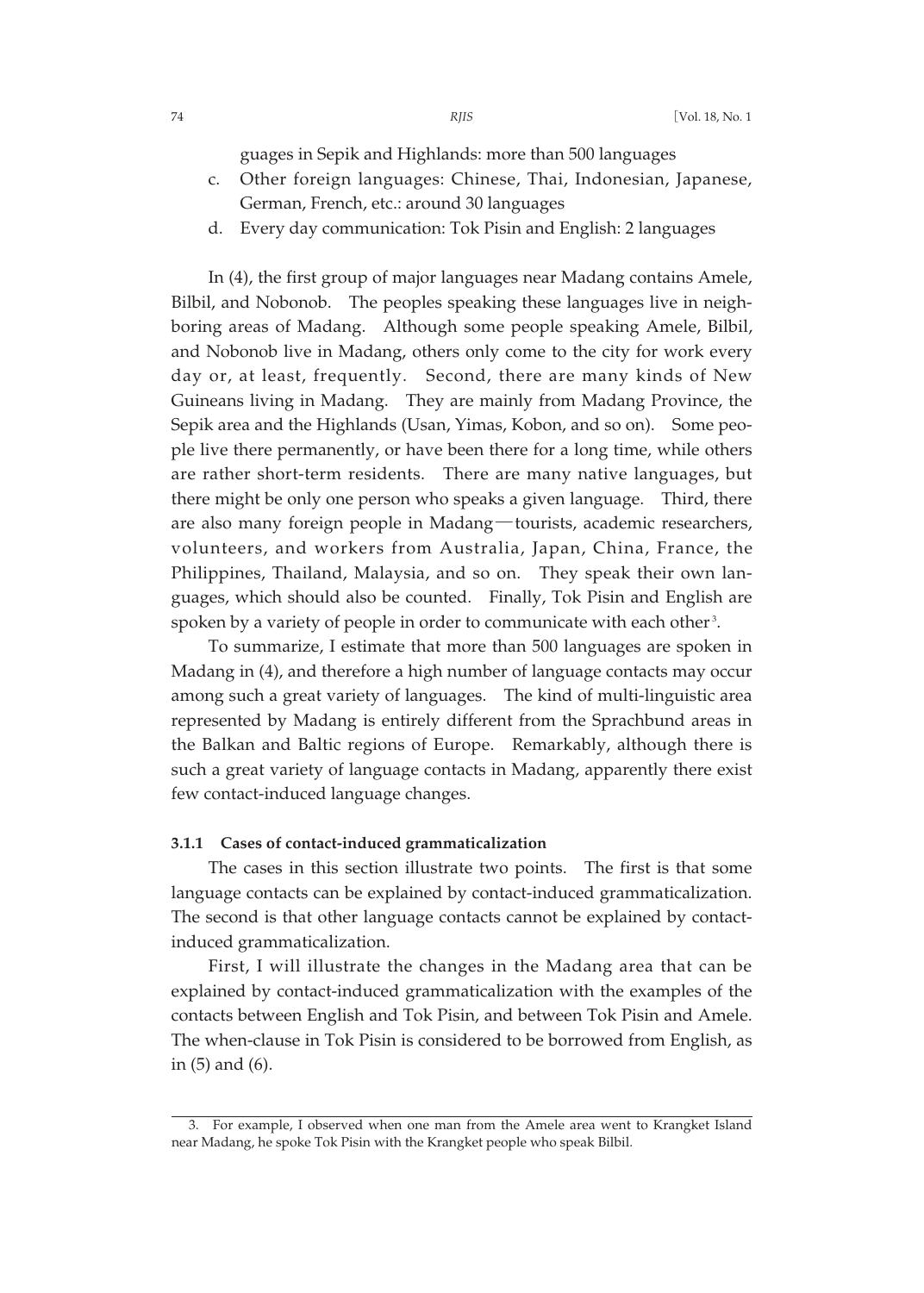(5) English:

2010]

When it rains tomorrow, I will not go to the town.

(6) Tok Pisin:

Taim em i rain tumora, mi no bai go long town.

The time conjunction "when" is not used in Tok Pisin; instead, the form "taim" is used as a conjunction. Tok Pisin also has another interrogative pronoun for expressions of time, "wataim" (what time), instead of "when." Tok Pisin copied this expression from that of English, and then grammticalized the time conjunction individually. This change came about through the contact between English and Tok Pisin (not in Madang, of course, but in another area, such as Australia, or Samoa).

In considering the contact-induced change between Tok Pisin and Amele, no evidence exists of a direct contact between English and Amele, and the grammar in Amele seems to borrow from Tok Pisin. One example is the forms of the progressive aspect in Amele. Amele is a rich language in tense forms, but there is no specific form of the aspect. Roberts (1988: 248) points out that "(t)here is no formal way of making the progressive aspect of the verb, but such aspectual meaning is inherent in the present (progressive) tense." In Amele, we can express the progressive aspect by using the verb "bil-ec" "to be/sit," as in (7).

(7) Amele: Ija Madang biliga. "I am living in Madang."

(8) Tok Pisin: Mi i stap long Madang. "I am living in Madang."

In contrast, there is a progressive aspect form in Tok Pisin in (8). The auxiliary verb "stap" (to be/sit) is used to express the progressive. It is believed that Amele replicated the progressive form from Tok Pisin, and this case might be typical of contact-induced grammaticalization.

#### **3.1.2 Cases not caused by contact-induced grammaticalization**

In three different cases of language contacts in Madang, we find examples that can be explained only by causes other than contact-induced grammaticalization. One is a contact between English and Tok Pisin, and another is between Tok Pisin and Amele, while the third is the number systems of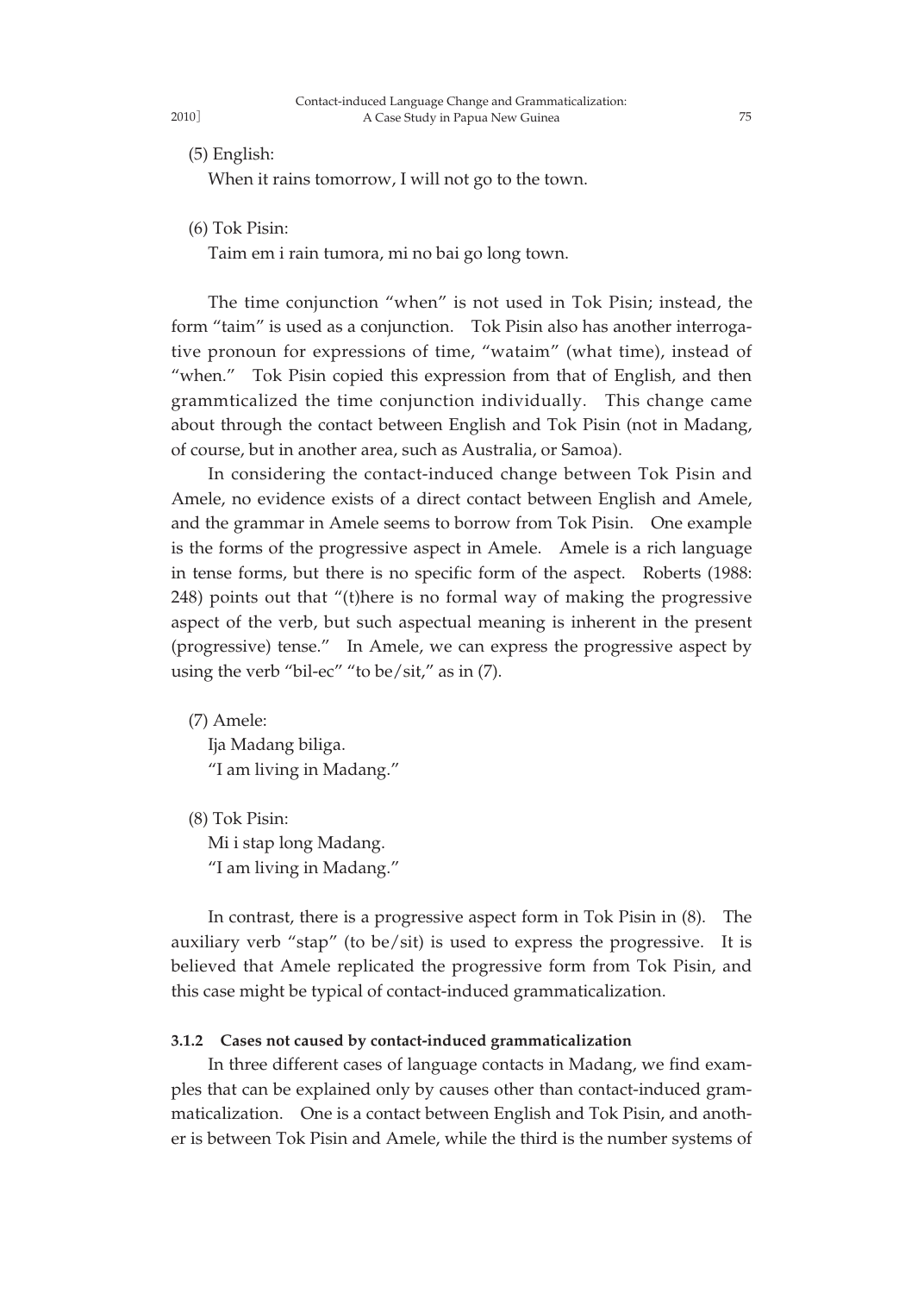Takia and Waskia. Tok Pisin is constructed mainly by contact with English, but the grammar and lexicon of Tok Pisin are to varying degrees affected by other languages (German, Tolai, and Malay). Heine and Kuteva (2005) do not mention the possibility that the contact-induced changes in the grammar are borrowed from other several languages. For example, there is one expression "maski" in Tok Pisin in (9).

(9) Tok Pisin: *maski*

"to be indifferent, in spite of," "it does not matter, I don't care," "Never mind"

(10) German

Es macht nicht. "It does not matter."

This expression "maski" in Tok Pisin is obviously borrowed from German, as shown in (10). It is remarkable that the meaning in German has extended in Tok Pisin. That is, the form has grammaticalized because of being borrowed. Although it is easy to consider the contact between English and Tok Pisin, it is more difficult to describe the contact between German and Tok Pisin. This phenomenon in (9) may be the result of contact-induced grammaticalization, and it is remarkable that Tok Pisin could borrow it from a language other than English. This borrowing, however, results from not only purely linguistic reason, but also other external causes (e.g., the history of Melanesia, and German influences on Oceania).

In the second example, one language does not borrow the form from another. There is grammatical borrowing in the progressive aspect in Amele, but there is no equivalent expression of the perfective aspect. Roberts (1989: 232) notes that Amele has a perfective meaning by using the adverb "wele" (already), but it is not contact-induced. In (11a), the perfective form "pinis" in Tok Pisin is posited at the sentence final position. This perfective marker cannot be posited at the position before the verb, as in (11b). Obviously, this perfective form "pinis" is borrowed from "finish" in English, and Tok Pisin has grammaticalized this form as the perfective. The form of "pinis" results from contact-induced grammaticalization, but the position of the perfective form "pinis" is determined by another cause (see (11b)).

(11) Tok Pisin

- a. Em i dai pinis. "He has dead."
- b. \* Em i pinis dai.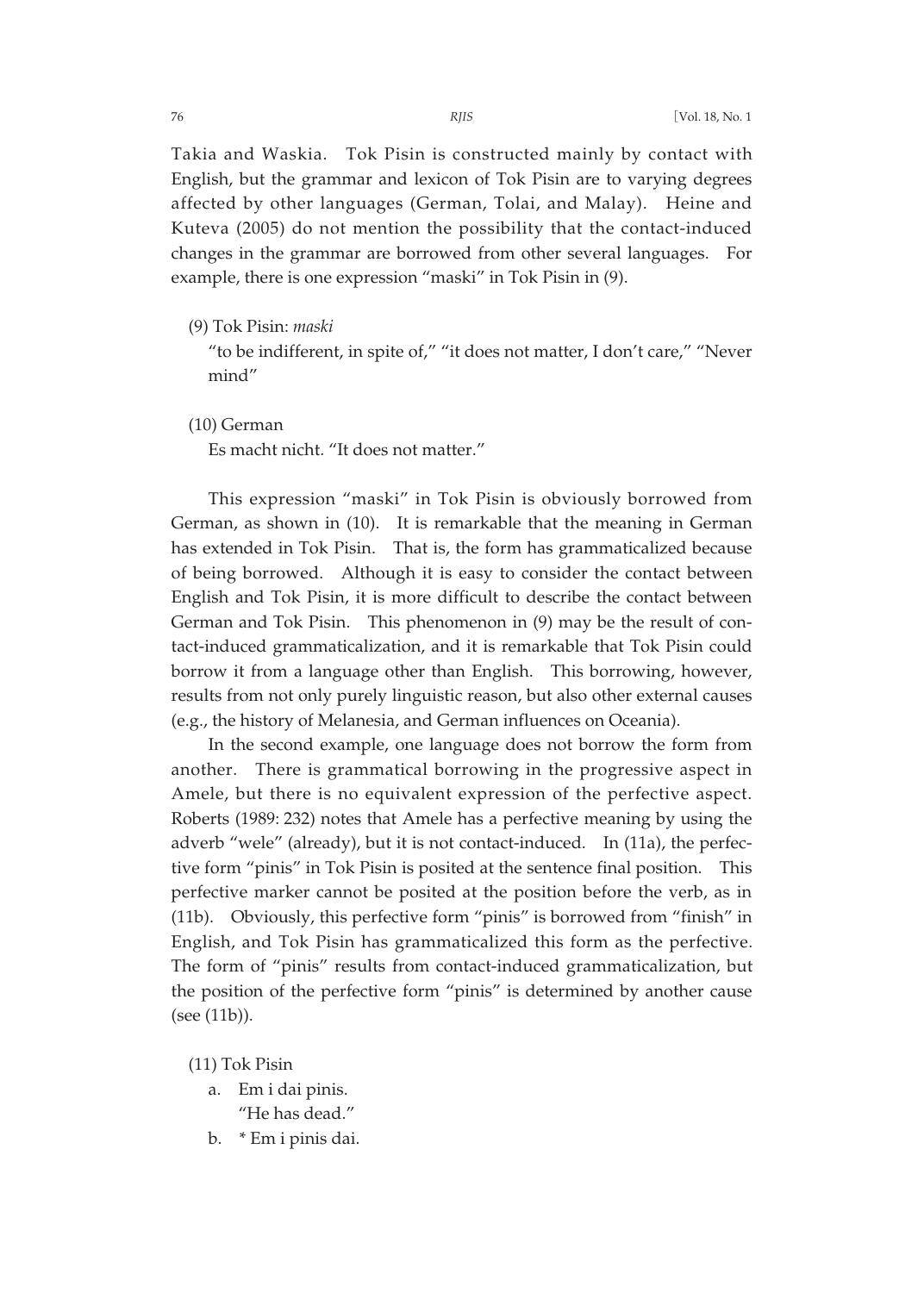| Cardinal number | Waskia           | Takia    |
|-----------------|------------------|----------|
|                 | swanta           | kak      |
| 2               | ragura           | ural     |
| 3               | raguraswan       | utol     |
|                 | raguraragura     | iwoiwo   |
| 5               | raguraraguraswan | kaapenda |

**Table 1. Cardinal numbers in Takia and Waskia**

The third example is the number systems in Takia and Waskia, shown in Table 1. The contact between Takia and Waskia is so heavy and they show metatypy phenomena, as in (4) (Ross 2001). While their contact has affected the morphosyntax in both languages, their number systems still maintain each characteristic.

In spite of the similarity of the morphosyntax, each cardinal number in Takia and Waskia is totally different, and each language maintains its own cardinal system. Usually, lexical elements like numbers are easier to borrow than grammatical elements, but Takia and Waskia do not borrow the number system. The extent of this type of contact between Takia and Wakia is greater than amount the contact-induced grammaticalization between them.

#### **3.2 The coexistence of 500 languages and Tok Pisin as a lingua franca**

To summarize the contact case studies of the Madang area, this study reached two conclusions regarding contact-induced language changes. The first is that many languages are in contact in Madang, making identification of direct contacts among the languages difficult. For example, although a change might be induced from Tok Pisin to language X, it might also be induced from Tok Pisin to X via contact with another language, Y. The native language Amele has some contact-induced changes, but it is not easy to determine the language from which it has replicated. Heine & Kuteva also admit that pidgins and creoles are more or less the product of language contact, but contact-induced grammaticalization alone does not fully explain them. We must admit that the actual contacts do not coincide with the theoretical ones. Secondly, I have noted that there are 260 languages in Madang Province, and as many as 500 languages in Madang City. In this study, I show some examples of the language contacts and contactinduced changes in Madang. In addition, Takia and Waskia have metatypy on Karkar Island, and the people of this area visit Madang frequently, possibly causing some language contacts in Madang as well. It is almost impossible to observe and describe all the possible contacts in the city, and to analyze one linguistic area according to the grammaticalization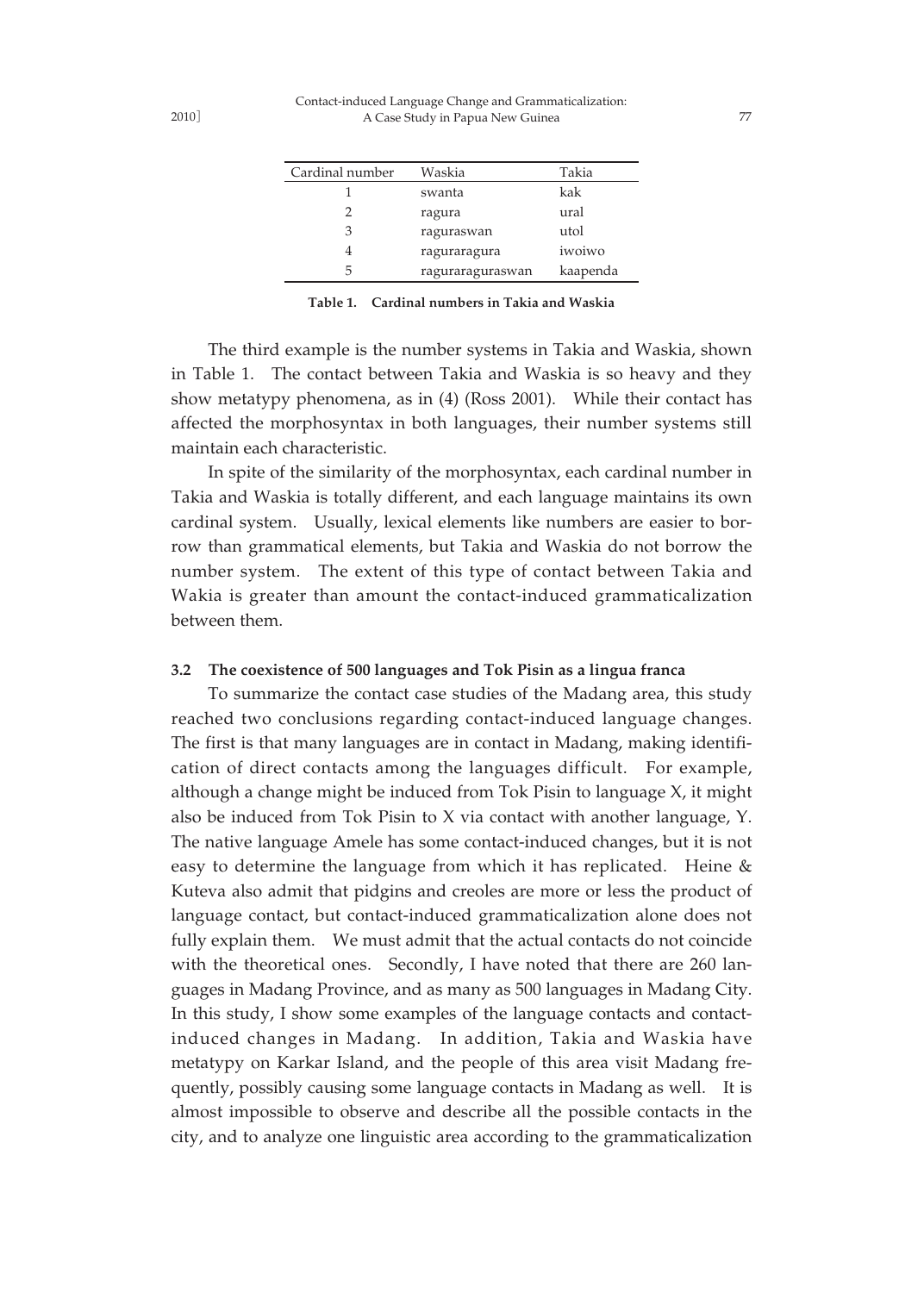theory proposed by Heine and Kuteva (2005). People in Madang speak to each other primarily in Tok Pisin and English, not their native languages. As a result, many languages coexist in the area, and Tok Pisin is the language used for everyday communication. It is unlikely that contactinduced grammaticalization causes the contacts in Madang.

This study found that the grammaticalization theory is useful to explain some of the contact-induced language changes in the Madang area, but we need more theories of the causes of language change to explore the dynamic processes of the language evolution in Madang. Heine & Kuteva do discuss the limits of replication through case studies (Chapter 6). Grammatical replication is constrained by a number of additional internal and external factors of language contact. The external ones are sociolinguistic factors, such as pidgin/creole distinction. Regarding language change, there are internal and external changes. In Madang, the language changes are not always attributable to contact-induced grammaticalization.

To explore other external factors, this study suggests that we consider the following points in analyzing language contacts. The first consideration is linguistic description. The fieldworker who describes a language in an area should gather information about not only the linguistic data (phonology, morphology, and syntax), but also about the neighboring linguistic situation, and anthropological and sociolinguistic data. For example, a fieldworker should pay attention to whether the population is monolingual or bilingual, whether the people speak another language outside the village, or the people frequently visit other villages or not, and so on. Usually in language contacts, replication or borrowing occurs through communication among neighboring speakers, such as those in a big town near the village. In certain language contacts, we will find many signs of sociolinguistic and anthropological events, such as festivals, everyday business, or events at schools and churches.

Second, we do not distinguish between grammar and lexicon in grammaticalization theory, although we do consider lexicon, especially loanwords. Tok Pisin has borrowed not only the grammar of English, but also the lexicos of English, German, Malay, and others. For example, words for new tools or technology tend to be borrowed (for example, potato, pineapple, and computer), and words necessary for business communications (i.e., money, trade) become loanwords, too. Such loanwords also indicate borrowing and help us identify the contacts between one language and another.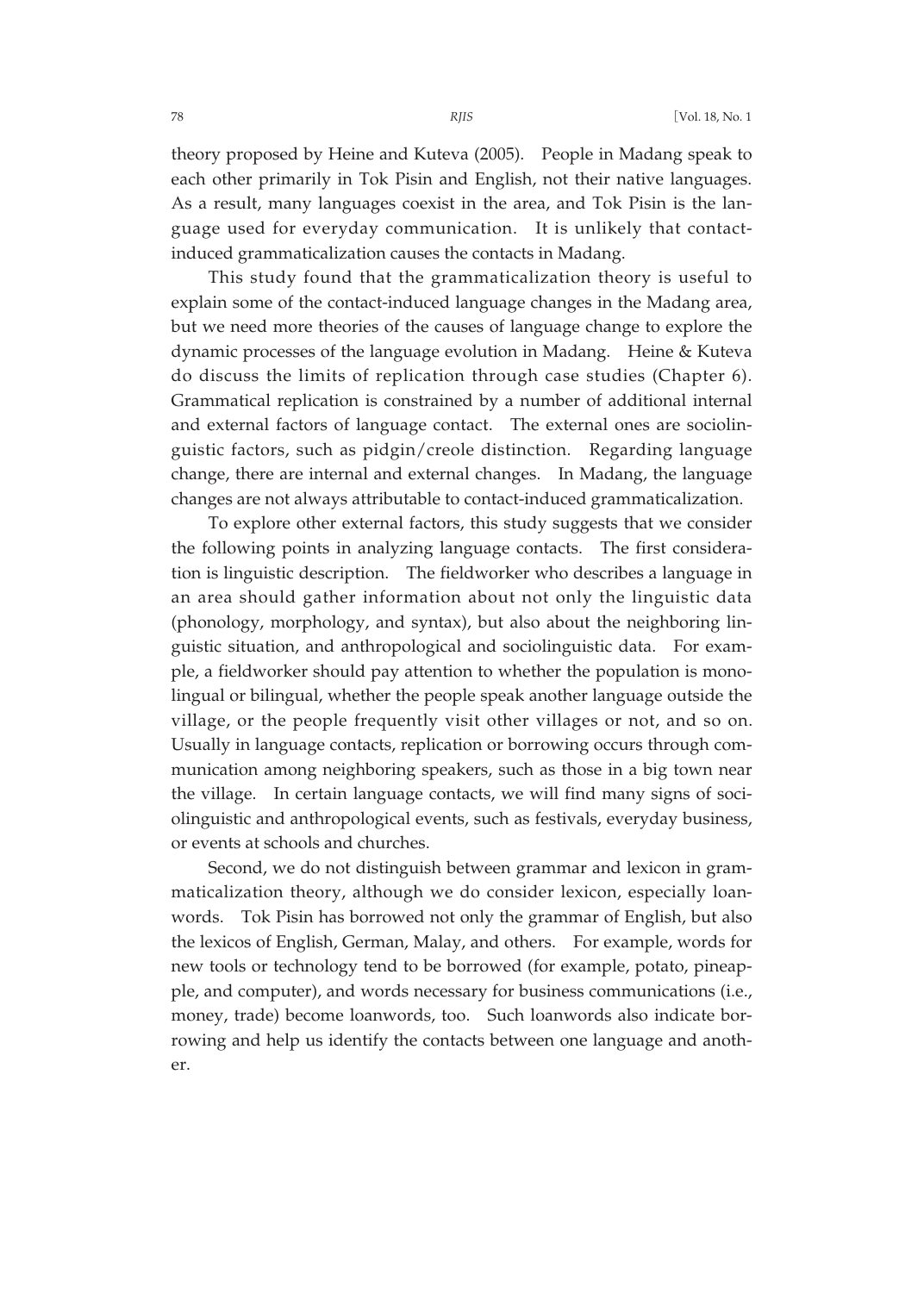#### **4. Final remarks**

Heine & Kuteva discuss language contact and contact-induced language changes, not in terms of sociolinguistics or lexical contact, but in terms of grammatical replication and grammaticalization. Despite the objections and critical remarks mentioned here, their book is valuable for contact linguistics, with detailed studies of several contact areas and grammaticalization. Further, we need several other interdisciplinary approaches to grasp language contact and contact-induced changes linguistically and extra-linguistically (anthropology, genetics, psycholinguistics, archeology, etc.). Language contacts always occur together with human contacts. Heine & Kuteva's study includes a considerable number of case studies and considerations based on grammaticalization, and the data will help us to explore language contact, as well as the evolutionary processes of languages, and human evolution in general, as well. Finally, Heine and Kuteva summarize grammatical replication as an evolutionary process of language (Chapter 7).

The conclusion is that it remains doubtful whether grammaticalization is appropriate for interpreting contact-induced language changes. Heine  $&$ Kuteva suggest the contact-induced grammaticalization model and provide many case studies of language contact and grammatical replication in applying their grammaticalization theory. Heine & Kuteva's approach seems to lead us from language-internal change or the traditional historical approach to a developed evolutionary model among genealogically unrelated languages in contact. Grammaticalization is useful for African languages (Heine, Claudi & Hünnemeyer (1991)), for which there are no the past artifacts or documents, making it impossible to measure the time span of language change. In Papua New Guinea, it is difficult to gather the information of the time span of the changes due to the lack of documents. The matter of time span is related to the possible cause for the change. Grammaticalization theory can explain the causal path of the changes backward from the results, but it remains difficult to find when a replication occurred or how long a change continued.

#### **References**

- Aikhenvald, Alexandra Y. & R. M. W. Dixon (2001) *Areal diffusion and genetic inheritance: problems in comparative linguistics.* Oxford: Oxford University Press.
- Haspelmath, Martin (2004) "How hopeless is genealogical linguistics, and how advanced is areal linguistics?" (Review Article: *Areal diffusion and genetic inheritance,* by Alexandra Y. Aikhenvald & R. M. W. Dixon (ed.). Oxford University Press, Oxford, 2001) *Studies in Language* 28: 209-223.
- Heine, Bernd. Ulrike, Claudi & Friederike Hünnemeyer. (1991) *Grammaticalization: A conceptual framework.* Chicago: The University of Chicago Press.